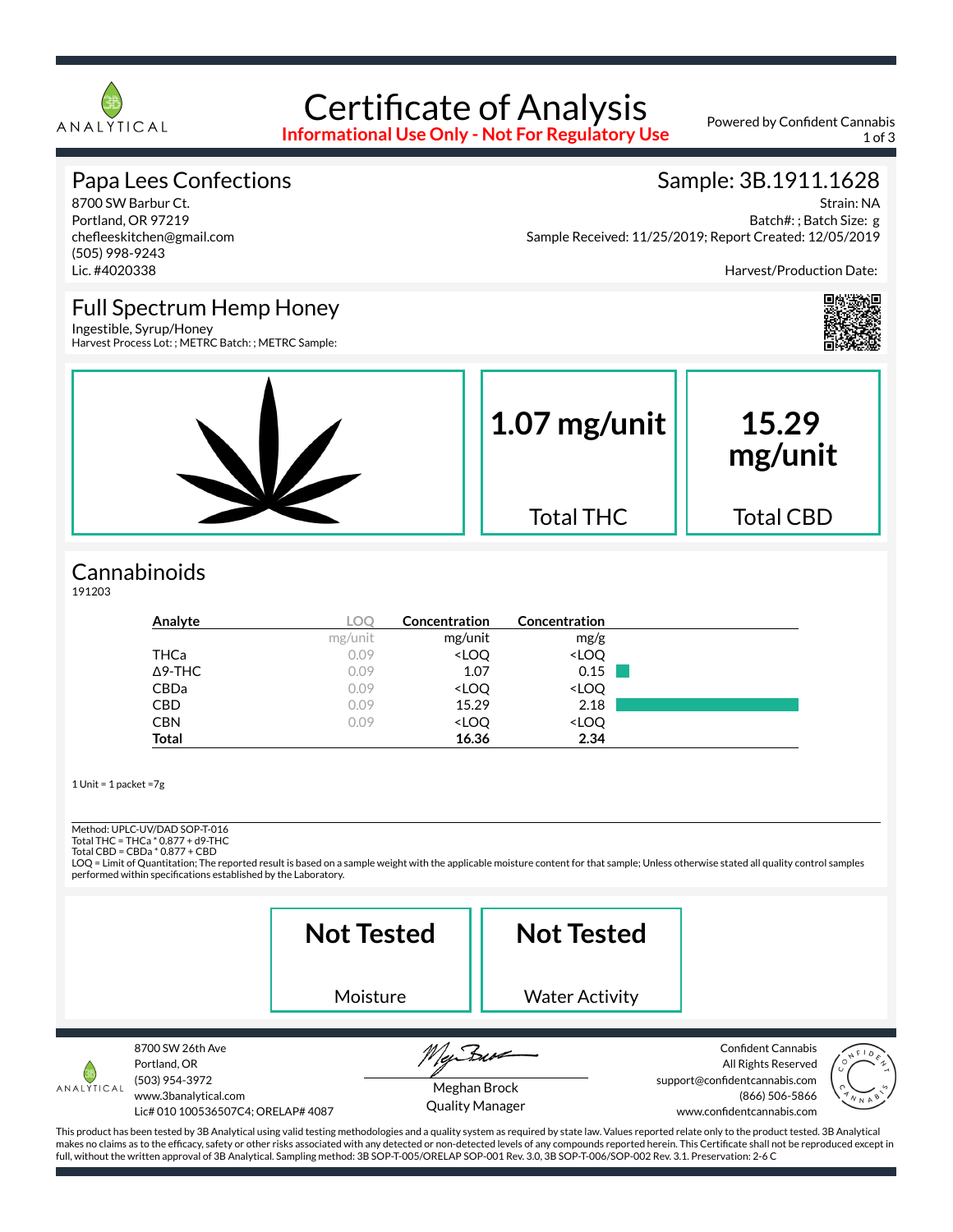

## Certificate of Analysis

**Informational Use Only - Not For Regulatory Use**

Powered by Confident Cannabis 2 of 3

#### Papa Lees Confections

8700 SW Barbur Ct. Portland, OR 97219 chefleeskitchen@gmail.com (505) 998-9243 Lic. #4020338

### Sample: 3B.1911.1628

Strain: NA Batch#: ; Batch Size: g Sample Received: 11/25/2019; Report Created: 12/05/2019

Harvest/Production Date:

## Full Spectrum Hemp Honey

Ingestible, Syrup/Honey Harvest Process Lot: ; METRC Batch: ; METRC Sample:

## Quality Control Data

| <b>Analytical Batch ID</b> | <b>OC Sample ID</b> | Assay Name   | <b>QC Category Name</b> |
|----------------------------|---------------------|--------------|-------------------------|
| 191203                     | 191203-MB           | Cannabinoids | <b>Blank</b>            |
| <b>QC Notes</b>            |                     |              |                         |
| None                       |                     |              |                         |

| Analyte    | <b>Amount recovered</b>          | <b>PASS/FAIL</b> |
|------------|----------------------------------|------------------|
| CBDa       | <loq< td=""><td>PASS</td></loq<> | PASS             |
| CBD        | < LOQ                            | PASS             |
| THCa       | <loq< td=""><td>PASS</td></loq<> | PASS             |
| <b>CBN</b> | < LOQ                            | PASS             |
| <b>THC</b> | <loo< td=""><td>PASS</td></loo<> | PASS             |



8700 SW 26th Ave Portland, OR (503) 954-3972 www.3banalytical.com Lic# 010 100536507C4; ORELAP# 4087

Confident Cannabis All Rights Reserved support@confidentcannabis.com (866) 506-5866 www.confidentcannabis.com



This product has been tested by 3B Analytical using valid testing methodologies and a quality system as required by state law. Values reported relate only to the product tested. 3B Analytical makes no claims as to the efficacy, safety or other risks associated with any detected or non-detected levels of any compounds reported herein. This Certificate shall not be reproduced except in full, without the written approval of 3B Analytical. Sampling method: 3B SOP-T-005/ORELAP SOP-001 Rev. 3.0, 3B SOP-T-006/SOP-002 Rev. 3.1. Preservation: 2-6 C